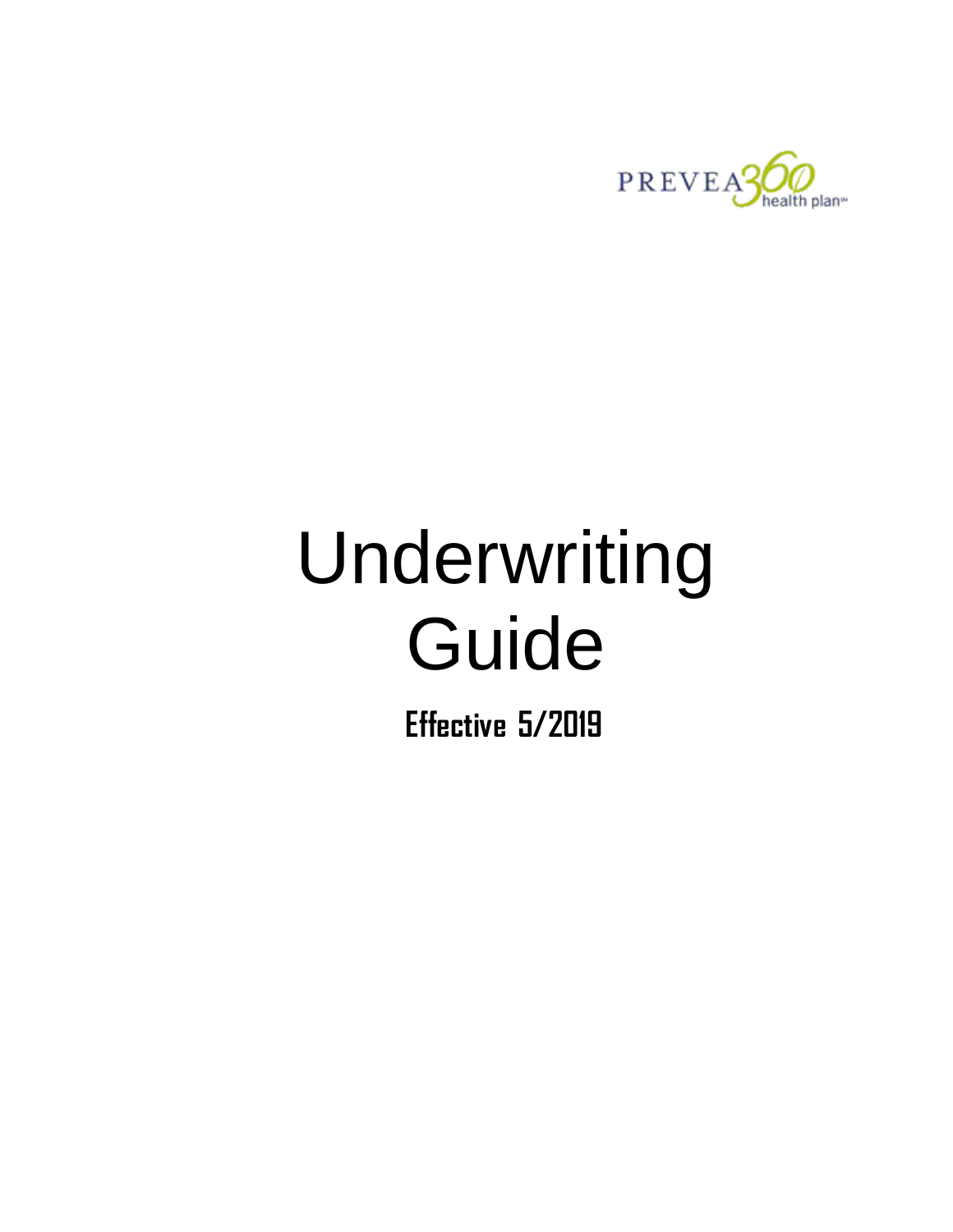# **TABLE OF CONTENTS**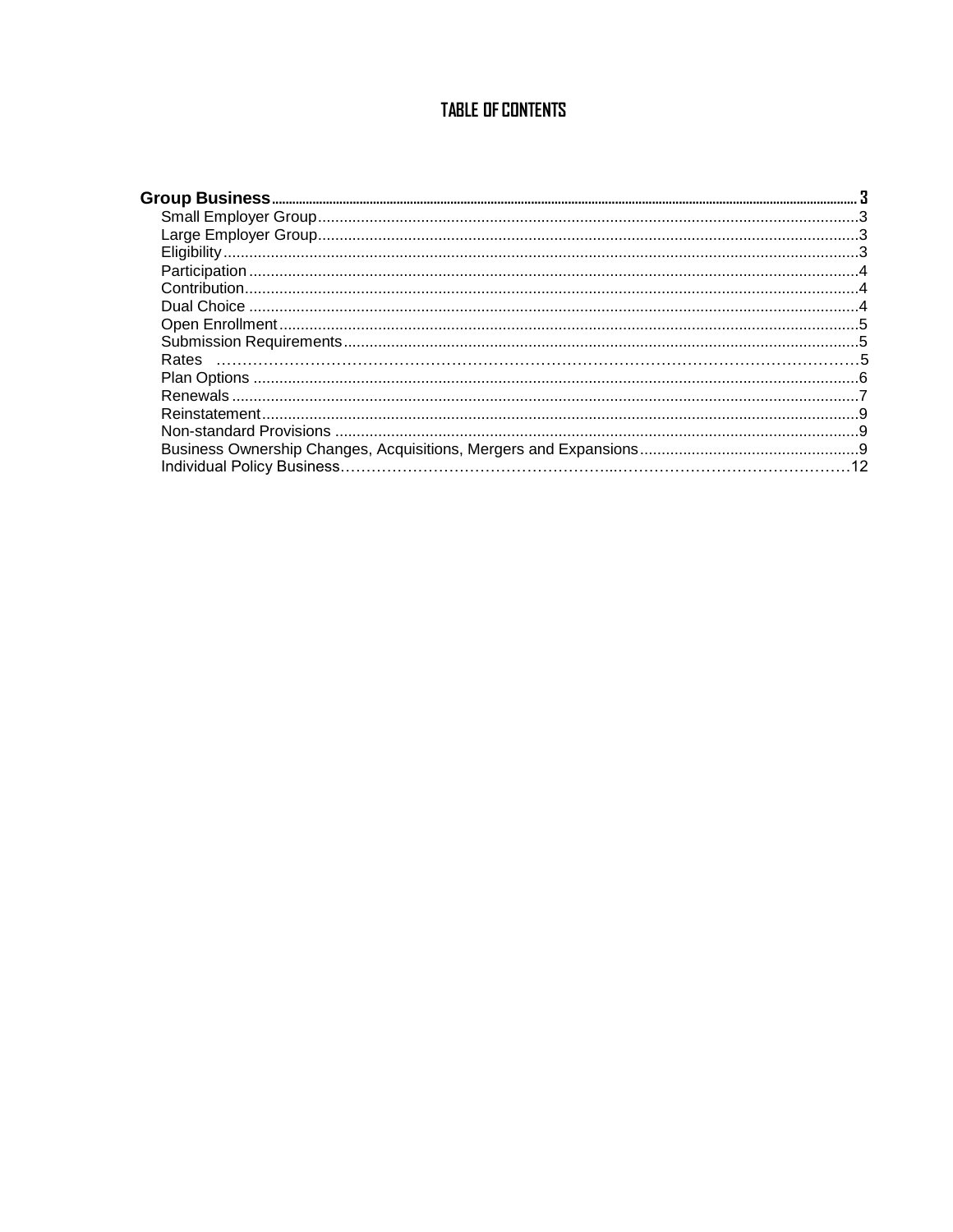# <span id="page-2-0"></span>**Group Business**

### <span id="page-2-1"></span>**Small Employer Group**

A Small Employer Group is an employer that has had a total number of employees (part-time, seasonal, temporary, etc.) between 2 and 50 on a monthly average over the last calendar year.

#### <span id="page-2-2"></span>**LargeEmployer Group**

A Large Employer Group is an employer that has had a total number of employees (part-time, seasonal, temporary, etc.) on a monthly average of 51 or more over the last calendar year.

#### <span id="page-2-3"></span>**Eligibility**

An eligible employee is person who is either (1) employed by the Group Policyholder and is considered Active at Work/Active Status; or (2) identified by the Group Policyholder as an employee that must be covered pursuant to the Patient Protection and Affordable Care Act. The employee must complete any waiting period required by the Group Policyholder before coverage is effective.

#### *DependentEligibility*

Prevea360 considers a qualified dependent to be:

- The legally married spouse of the Subscriber;
- A recognized domestic partner if domestic partner eligibility is chosen by the group (see Non-standard provisions).
- The Subscriber's married or unmarried biological child, stepchild, adopted child, legal ward and any child placed for adoption (by court order, a licensed county agency, a Wisconsin child welfare agency, or a child welfare agency licensed by another State) until the child turns 26 years of age as determined by the employer. All placements and adoptions must follow Wisconsin's placement and adoptions laws.
- The Subscriber's biological child, stepchild, or adopted child who was called to active duty prior to reaching the age of 27 and is a Full-Time Student. The child has up to 12 months after completing active duty to apply for Full-Time Student status at an institution of higher education. If the child has been called to active duty more than once in four years since the first call to active duty, eligibility will be determined based on the child's age at the time of the first call to active duty;
- A biological child of a Subscriber's dependent until the Subscriber's dependent reaches the age of 18;
- The Subscriber's biological child, stepchild, child of a Domestic Partner, adopted child, legal ward and any child placed for adoption who is required to be covered under the Subscriber's Plan in accordance with a Qualified Medical Child Support Order (QMCSO) or National Medical Support Notice (NMSN).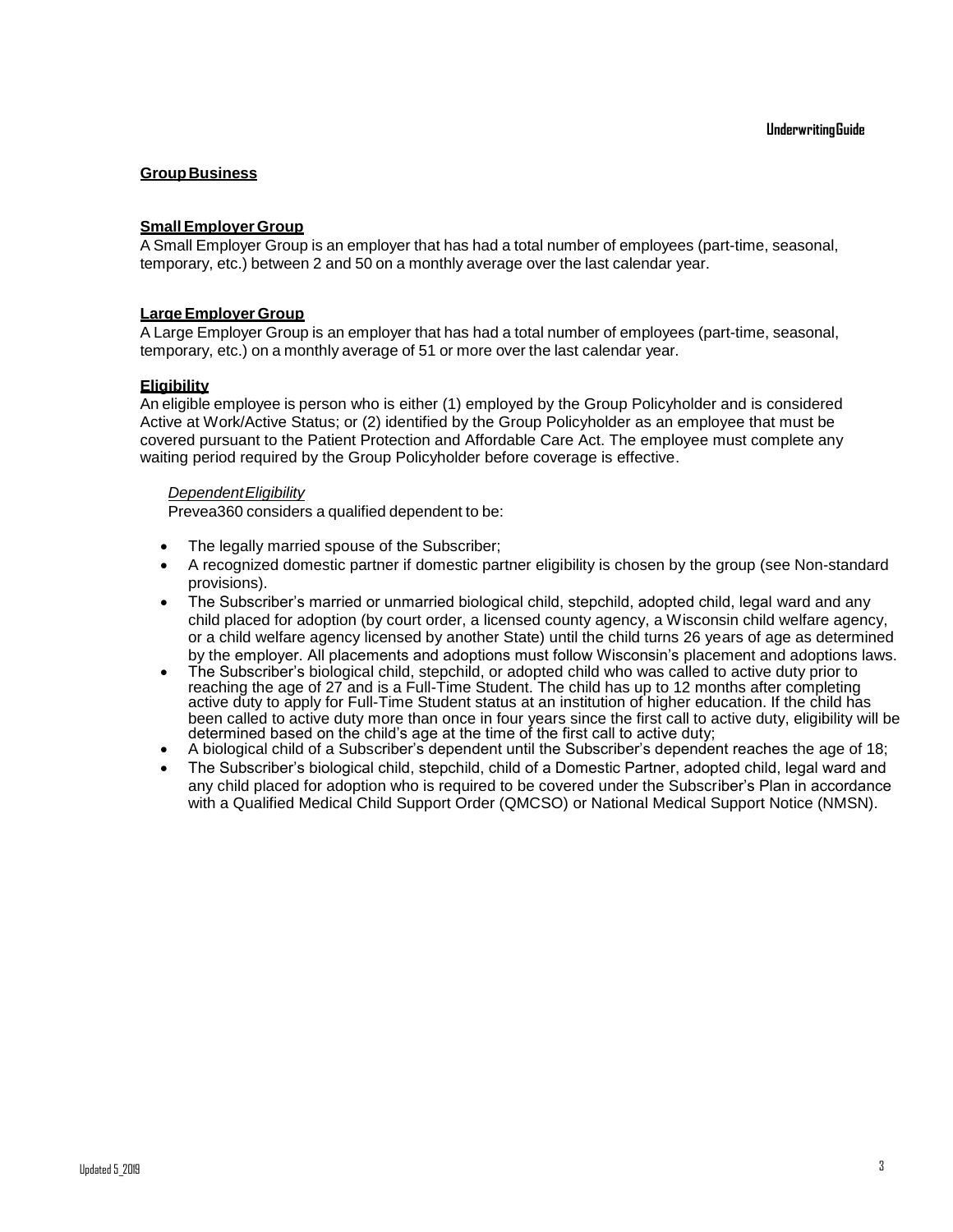# <span id="page-3-0"></span>**Participation**

When determining participation, "eligible employees" do not include those with other creditable health coverage (except those employees with other creditable coverage offered through this employer group); those with group continuation coverage (or any other non-working class of employees); or those serving their waiting period. Prevea360's minimum participation requirements are as follows:

| <b>Number of Eligible Employees</b> | <b>Participation Requirement</b>                                                              |
|-------------------------------------|-----------------------------------------------------------------------------------------------|
| 2 through 4                         | 2 Participants                                                                                |
| 5 or 6                              | 3 Participants                                                                                |
|                                     | 4 Participants                                                                                |
| 8 or 9                              | 5 Participants                                                                                |
| 10                                  | 6 Participants                                                                                |
| 11 through 25                       | 50% of eligible employees                                                                     |
| 26 or more                          | 50% (20% if Large Employer that is dual choice<br>with another carrier) of eligible employees |

Prevea360 may decline to issue coverage to a Small Employer (except during the annual one-month guaranteed enrollment period between 11/15 and 12/15) or may terminate existing Large or Small Employer coverage if minimum participation requirements are not met.

# <span id="page-3-1"></span>**Contribution**

Prevea360's minimum employer contribution requirement is 25% of the single coverage cost and is applicable across all coverage tiers.

#### **Late Enrollees**

Late Enrollees are individuals who 1) did not enroll when initially eligible for coverage; and 2) are not eligible for a special enrollment period. Employer Groups may elect one of the following provisions as their late enrollee provision:

- $\circ$  Late Enrollees will be subject to a 90 day waiting period following the receipt date of the application before coverage begins
- $\circ$  Late Enrollees may enroll during the Employer Group's annual Open Enrollment period

#### **Waiting Periods**

Insurance waiting periods for newly hired employees may not exceed 90 calendar days. Employers may also apply an additional Orientation Period for new employees that may not exceed 30 days.

#### <span id="page-3-2"></span>**Dual Choice**

Employer groups that have more than one covered plan option or more than one insurance carrier covering the health insurance benefits for their employees will have an annual dual choice enrollment period for their currently covered employees and dependents. The dual choice enrollment period shall be the period of time established by the Employer and agreed upon by Prevea360 and it shall be consistent with the Dual Choice period applicable to all other group health benefit plans offered by the Employer. The dual choice enrollment period is typically the month of the group's renewal unless otherwise requested and agreed upon by Prevea360.

The Employer shall permit employees to change carriers or plan options, whichever applicable, during this dual choice enrollment period. This is in addition to any applicable special enrollment event which also allows employees to change carriers or plan options. Employees that enroll from the employer's other dual choice insurance carrier plan into the Prevea360 plan during the dual choice enrollment period are considered timely add-ons to the policy.

Only Large Employer Groups are allowed to offer more than one insurance carrier option to their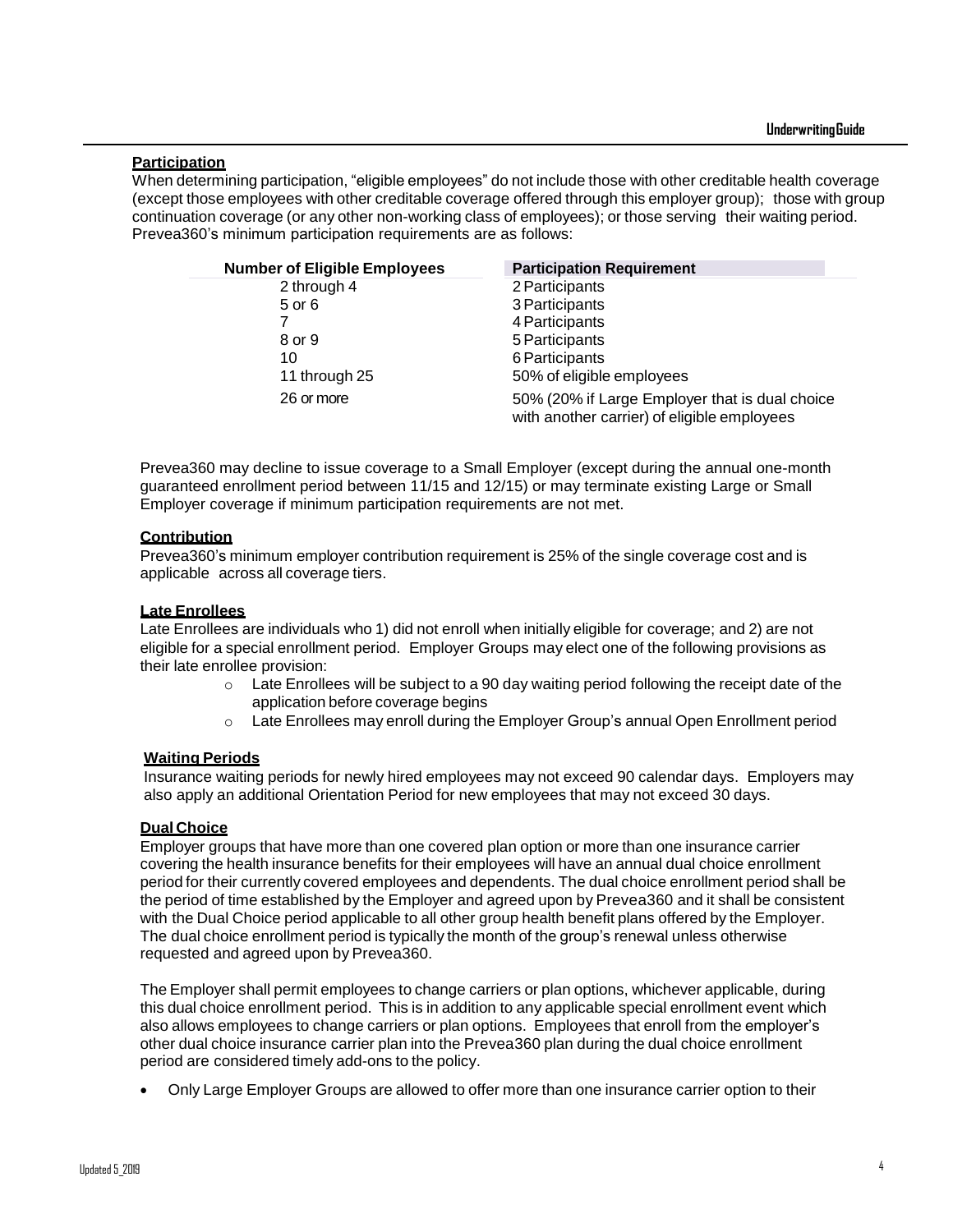employees. Prevea360 must be the sole carrier for Small Employer groups. Both Small and Large Employer groups are allowed to offer more than one Prevea360 plan option.

# <span id="page-4-0"></span>**OpenEnrollment**

Annual Open Enrollment is available as an option for Employer Groups that decide to limit enrollment for late applicants to the annual open enrollment period.

#### <span id="page-4-1"></span>**New BusinessSubmission Requirements**

#### **New Business Submissions:**

SmallEmployer Group:

- Prevea360 Employer Group Application
- Current Quarterly Unemployment CompensationWage& Tax Form (UCT-101 and attachments) with the status of each employee indicated. An Eligibility Certification Form may be accepted for employees not on the Quarterly Unemployment Compensation Wage & Tax Form.
- Most recent Current Carrier Premium Billing statement
- Solicitation Disclosure Form (must be signed prior to or on the same day as the Employer Group Application)
- Employee Applications or Waivers for every eligible employee, including terminated employees that are within their COBRA/Continuation period with the group's current carrier
- A copy of the first month's premium check or an ACH Authorization form

#### Large Employer Group: Final Rates

- Total Census
- Total Number of Employees of All Locations/Subsidiaries Being Insured
- Employer Contribution toward Health Insurance
- Current Carrier History
	- o All carrier names and coverage periods for the past three years
	- o Claims experience (medical and pharmacy) for the past three years
		- Large Employer Groups without claims experience will need to submit Employee Health History Addendums for their employees applying for insurance.
	- o High cost case details for the past three years
	- o Current and renewal rates for the past three years
	- o Current carrier's schedule of benefits
	- o Tier design

#### Large Employer Group: Submission Finalization

- DHP Employer Group Application
- De*tai*ls regarding special segments or retiree segments
- EmployeeApplication for Group Coverage
- A copy of the first month's premium check or an ACH Authorization form

#### **Enrollment Form Requirements afterthe initial enrollment period (example: new hire application):**

Small and Large Employer Group Employee application:

Employee Application for Group Coverage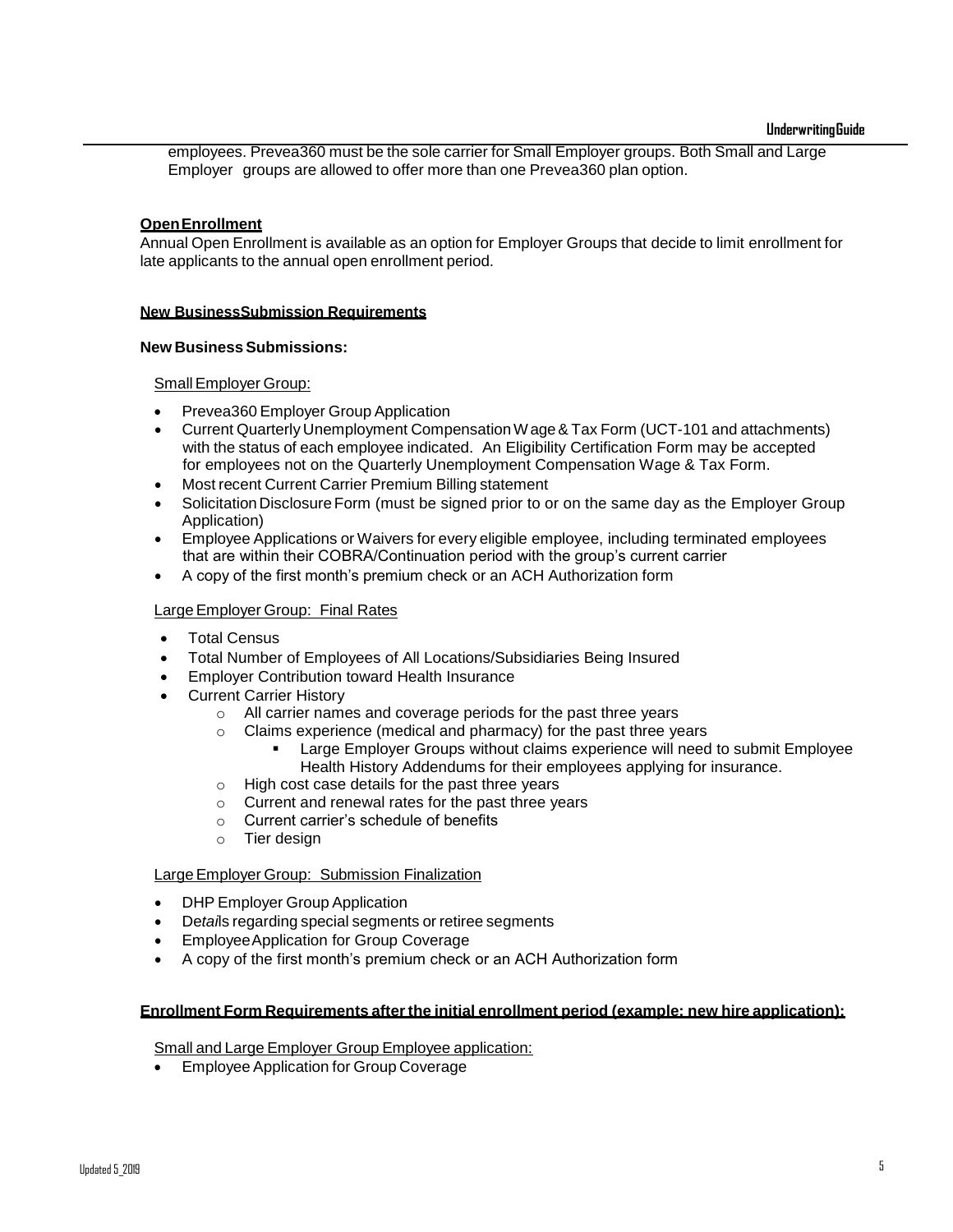# <span id="page-5-0"></span>**Rates**

**Small Employer Groups -** Small Employer rates are member rated. Rates are based on the geographic location of the employer group and the age of each applicant. Rates are not determined based on gender, health status or smoker status. If employees have family members, the single rate for each family member is added to determine the overall family premium. Families with four or more children under the age of 20 will only be charged for up to three children.

**Large Employer Groups –** All Large Groups are composite rated. Rate methodology and product availability are based on total employer size, age, gender, employer location, employees addresses, mix of single/family, and prior claims experience if available.

**Rate Tiers** – Prevea360 offers the following tier structures for Large Employer groups:

- **2-Tier:** This Tier structure will have Subscriber and Subscriber + Family coverage levels.
- **3-Tier:** This Tier structure will have Subscriber, Subscriber + One and Subscriber + Family coveragelevels.
- **4-Tier:** This Tier structure will have Subscriber, Subscriber + Spouse, Subscriber + Child(ren) and Subscriber + Family coverage levels.

**Industry and/or SIC Code Rating** - Prevea360 does not use industry and/or SIC code rating factors when calculating rates for group business.

# <span id="page-5-1"></span>**Plan Options**

#### **HMO and POS Plan Options**

#### *Small Employer Groups*

As of 1/1/14 Small Groups first enrolling with Prevea360 and renewing Small Groups that choose to move to ACA plan options must select from one of the plans in the Prevea360 Small Group "Metal Tier" options. Small Employer Groups have a wide variety of plan options to choose from with a variety of deductible options. Prevea360 renewing Small Groups that have coverage on Pre-ACA plans may elect to keep their current Pre-ACA plan for renewal periods up to the point that the federal government determines that Pre-ACA plan options are no longer allowed. Benefit modifications to standard medical or pharmacy plans are not allowed on Pre-ACA plans.

Small Employer Groups may choose up to four (4) different standard medical/pharmacy plan options within the HMO and POS product lines.

#### *LargeEmployer Groups*

Large Employer Groups have a broader choice of medical/pharmacy standard plan options to choose from. Maximum out-of-pocket limits, as defined by ACA, drive the benefit structures that Prevea360 is able to offer Large Employer Groups.

Large Employer Groups may choose up to four (4) plan options within the HMO and POS product lines. Employer Groups requesting more than four plan options will require prior approval by Prevea360 Underwriting.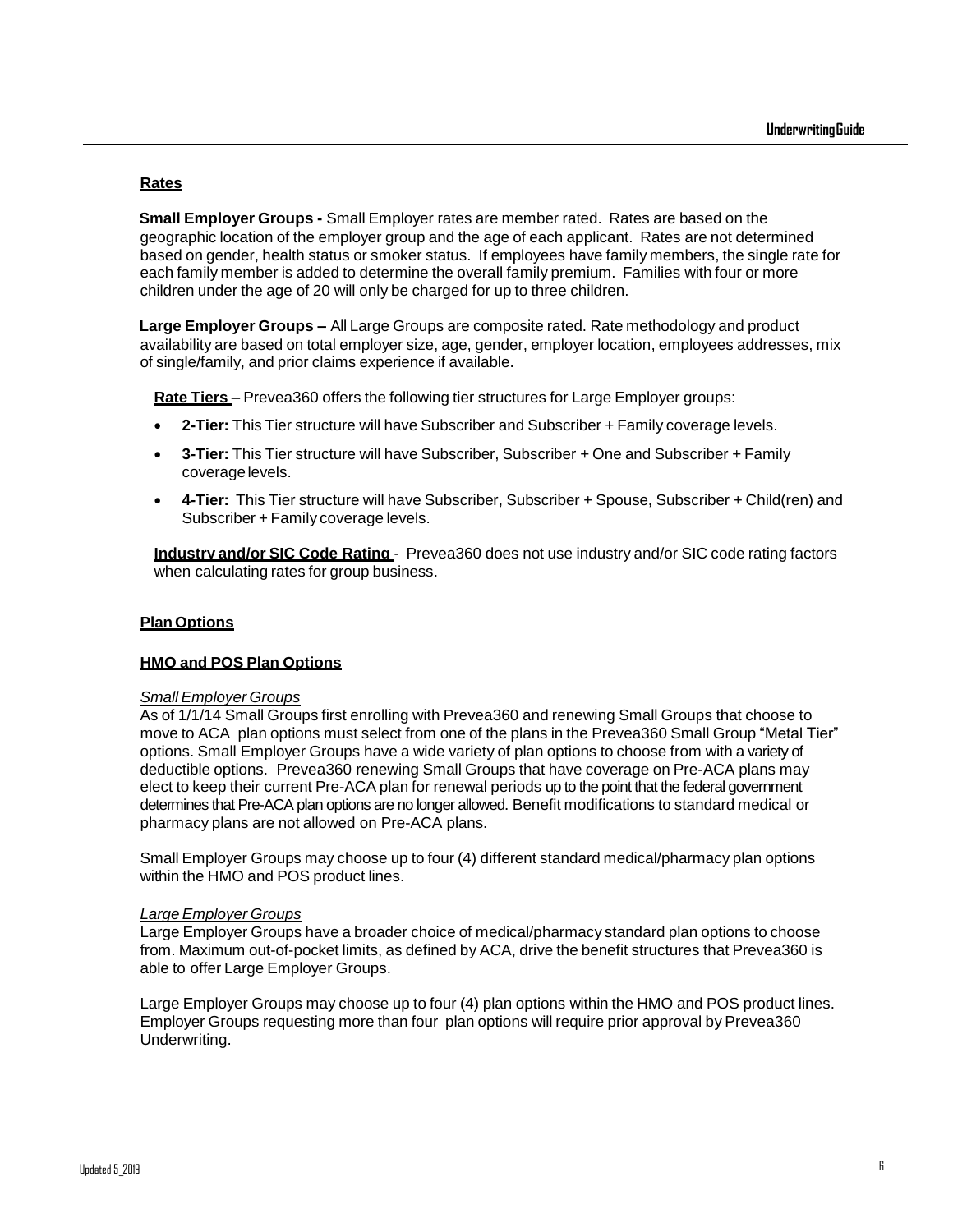When choosing plan options, Employer Groups should select plans that have a premium differential of at least 10%. Exceptions to this require Prevea360 Underwriting approval.

Large Employer Groups with 100+ covered employees may request modifications from the standard suite of products. Modifications may be made to deductible, co-insurance, maximum out-of-pocket, office visit copayment, prescription drug plan, inpatient facility benefit and ER service copayment benefits. Modification requests must be approved by Prevea360 Underwriting.

#### **PPO Plan Options**

Both Small and Large Employer Groups can elect a PPO plan option to accompany either an HMO and/or POS offering. PPO is available to all employees that reside outside of the Prevea360 service area. The PPO product may also be selected in place of an HMO or POS product for those employees that live in the fringe counties of the Prevea360 service area. PPO participation may not exceed 50% of the covered employees.

Rate blending of POS and PPO products is available only on Large Employer Groups and must be approved by Prevea360 Underwriting

#### **HRA Plan Options**

Prevea360 Consumer Driven Plans were developed to provide options that encourage members to become more involved in health care decision-making. These plans feature deductibles, co-insurance and copayments on most services and are sold with an option to accommodate a health care reimbursement account (HRA) to offset the employee's out-of-pocket costs to some degree. Any of our Prevea360 plans can be set up as an HRA.

#### **Health Savings Accounts (HSA)/High Deductible Health Plan (HDHP360) Options**

Prevea360 HSA compatible HDHPs were developed to provide options that encourage members to become more involved in health care decision-making with providing tax advantages for the HSA funds. These plans feature plan designs that meet the federal HSA requirements. Prevea360 does not administer or manage any HSA account, but rather allows the group to use any bank it chooses.

#### **Mid-year Plan Changes**

Changes to the plan option are usually limited to the Employer Group's anniversary/renewal date. This accommodates ACA rules which require a member notification period of 30 days at-anniversary or 60 days off-anniversary of any plan change. Therefore, any plan change requests off-anniversary requires a minimum 90 days prior to effective date initiation/notification period with Prevea360.

#### <span id="page-6-0"></span>**Renewals**

Renewal dates will occur 12 months from the original effective date unless otherwise approved by Prevea360 Underwriting. Benefit accumulators will run calendar year for groups. Contract year benefits may be requested by Large Employer Groups and must be approved by Prevea360 Underwriting.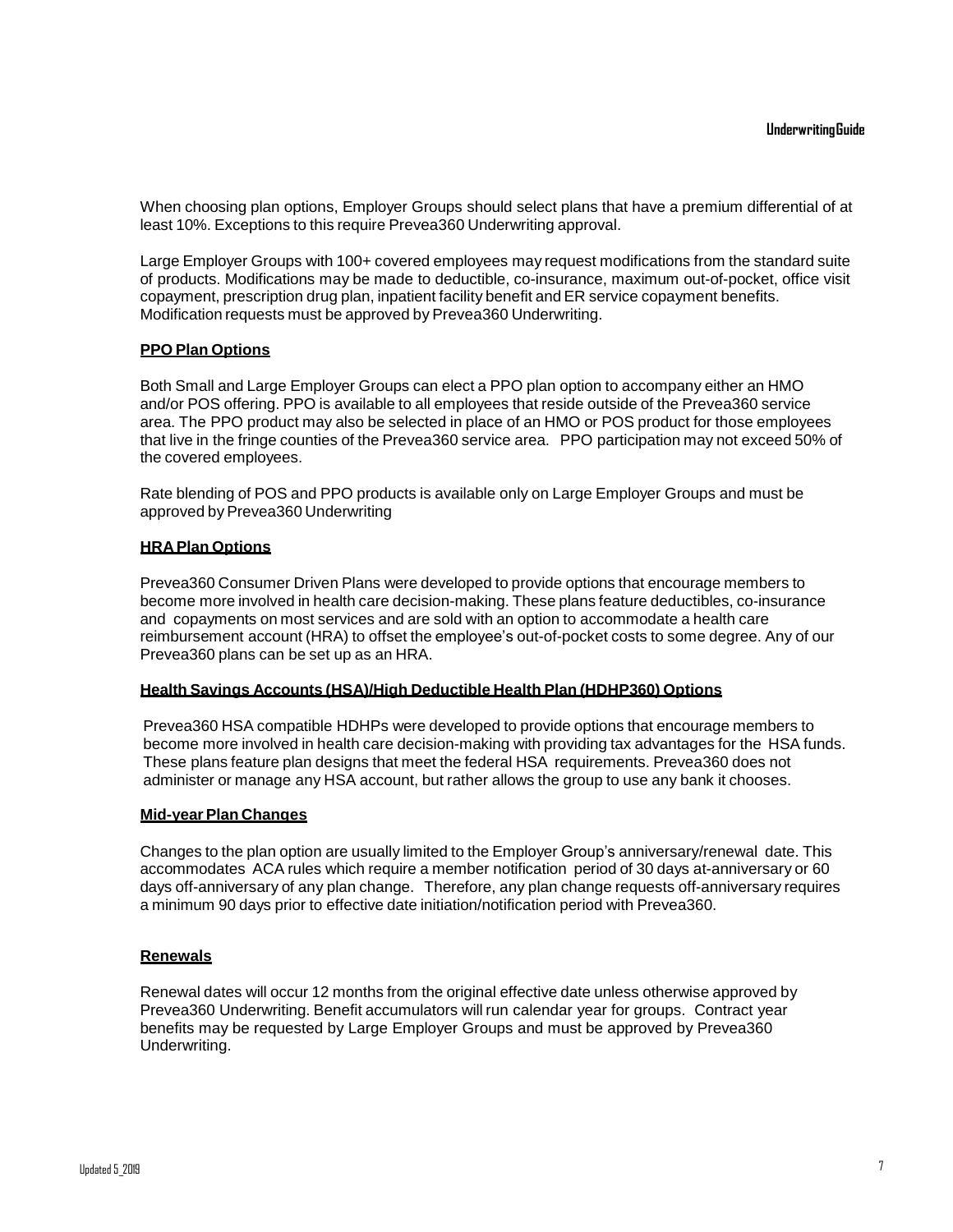Prevea360 will cancel or non-renew the employer group for any of the following reasons:

- The date the Employer ceases to be eligible as a group due to: (1) the Employer no longer has an eligible individual who resides, lives or works in the service area in which Prevea360 is authorized to do business or (2) falls below the agreed upon participation requirements as stated in the Group Master Policy, Overview of Coverage Conditions.
- The last day of the grace period if the entire monthly Premium due is not paid by the Employer to Prevea360.
- The last day of the calendar month during which the Employer requests termination of the Group Master Policy, provided that Prevea360 received written notice of such request at least 10 days prior to the end of the month (the termination date will in no event be earlier than Prevea360's receipt of such notice).
- The date the Employer breaches any part of the Entire Policy.
- The date the Employer's business is dissolved or ceases business activity.
- The Employer has failed to comply with a material provision as contained in the Group Master Policy and that is permitted under law relating to employer contribution or group participation rules. A statement of the minimum employer contribution and the minimum number of participating Eligible Employees to keep the Group Master Policy in effect, and the method for determining the minimum contribution and participation requirements are stated on the Group Master Policy, Overview of Coverage Conditions.
- Fraud or intentional misrepresentation by the Employer. The Entire Policy can be contested for a misstatement on the Employer Group Application or any employee application knowingly forwarded to Prevea360 by the Employer which would have affected the issuance of the Group Master Policy. In the event of such occurrence, the Group Master Policy could be rescinded (as permitted by law and regulation) and all premiums paid would be refunded, minus any claims paid. In the event that claims have been paid in excess of Premium paid, the Employer shall indemnify Prevea360 for such excess amount.
- The date that Prevea360 discontinues offering a particular type of group health benefits policy in the state under which the Employer group has coverage. In this case, Prevea360 will notify the Employer group 90 days before such coverage is discontinued.
	- $\circ$  Prevea360 will offer small employers (employers of 2-50 employees) the option to purchase any group health policy that Prevea360 offers to small employer groups. Prevea360 will offer large employers (employers of more than 50 employees) the option to purchase another group health benefit policy that Prevea360 offers to large employer groups.
- For small employers (employers with 2-50 employees), the date Prevea360 ceases to renew coverage for all other small employers in Wisconsin. In this case, Prevea360 will notify the small employers and the Office of the Commissioner of Insurance 180 days before such non-renewal.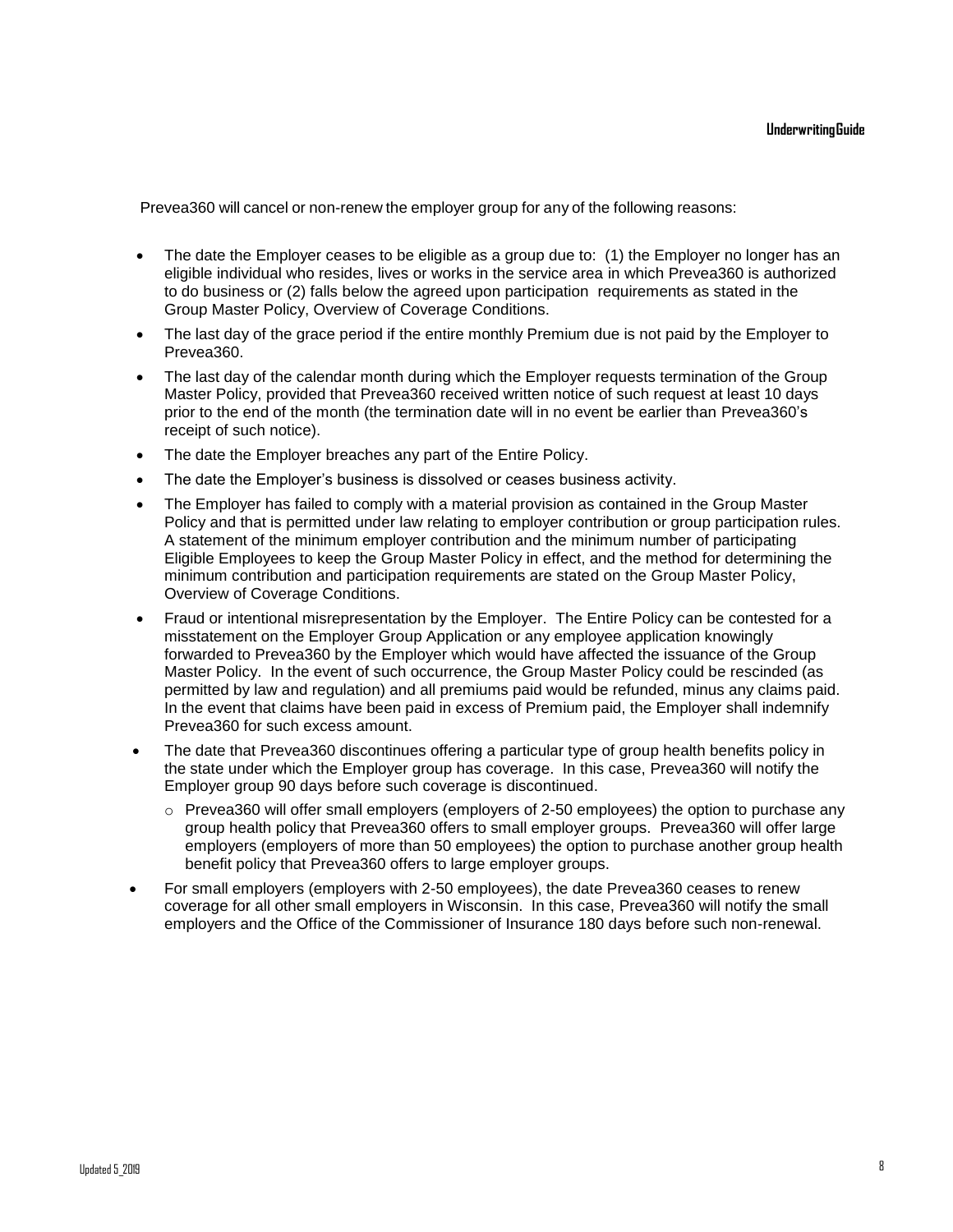# <span id="page-8-0"></span>**Reinstatement**

All reinstatement requests are subject to review and approval by the Prevea360 Enrollment and Billing Department.

#### <span id="page-8-1"></span>**Non-standard Provisions**

Prevea360 is able to offer several non-standard provision options to employer groups. All provisions must be approved by Prevea360 Underwriting.

Retiree Coverage – A group may apply for retiree coverage at the time of the initial group enrollment or during their annual renewal period to become effective upon the renewal date. Any group, regardless of size, may request a retiree coverage provision for long-term employees that retire either before or after turning age 65. A written employer policy identifying minimum age, length of service and employer contribution requirements for retirees should be in place prior to Prevea360's review of the retiree policy request. Approved retiree policies will be outlined in "Addendum to Group Master Policy – Retiree Addendum" and will be attached to the Group Master Policy.

Domestic Partner (DP) Coverage – A group may apply for DP coverage at time of the initial group enrollment or during their plan year. Any group, regardless of size, may request domestic partner coverage. A written employer policy should be in place prior to Prevea360's review of the domestic partner provision request. Approved domestic partner policies will have the Domestic Partner Rider attached to the Group Master Policy.

Medical Leave of Absence Coverage - A medical leave of absence provision enables groups to continue medical and drug coverage beyond the last day worked for employees that are off of work due to a medical-related leave. Any group, regardless of size, may apply for a medical leave of absence coverage provision at the time of the initial group enrollment or at any time during the plan year. A written employer policy should be in place prior to Prevea360's review of the medical leave of absence provision request. Small Employer Groups or Large Employer Groups with 50 or fewer employees insured by Prevea360 may request a medical leave of absence provision to extend coverage up to a maximum of 60 days beyond the last day of work. Large Employer Groups with 51 or more employees insured by Prevea360 may request a medical leave of absence provision to extend coverage up to a maximum of 12 months beyond the last day of work. If approved, details of the coverage extension will be outlined in the Group Master Policy document.

Lay-off Provision, Part-time to Full-time Employee Provision, Rehire Provision, Severance Provision and Military Leave Provision – Prevea360 is willing to work with Employer Groups on a variety of other special provisions they may need. A written employer policy should be in place prior to Prevea360's review of the request. If approved, details of the coverage extension will be outlined in the Group Master Policy document. Large employer groups may not require a rehired full-time employee to serve the probationary period if that employee is rehired within 13 weeks from the last day worked.

#### <span id="page-8-2"></span>**Business Ownership Changes, Acquisitions, Mergers and Expansions**

Employer Groups may be faced with business structure changes that could involve additional clarification and/or application materials to be required by Prevea360 scenarios of possible business structure changes are given below but other types of business reorganizations may also require Prevea360 approval.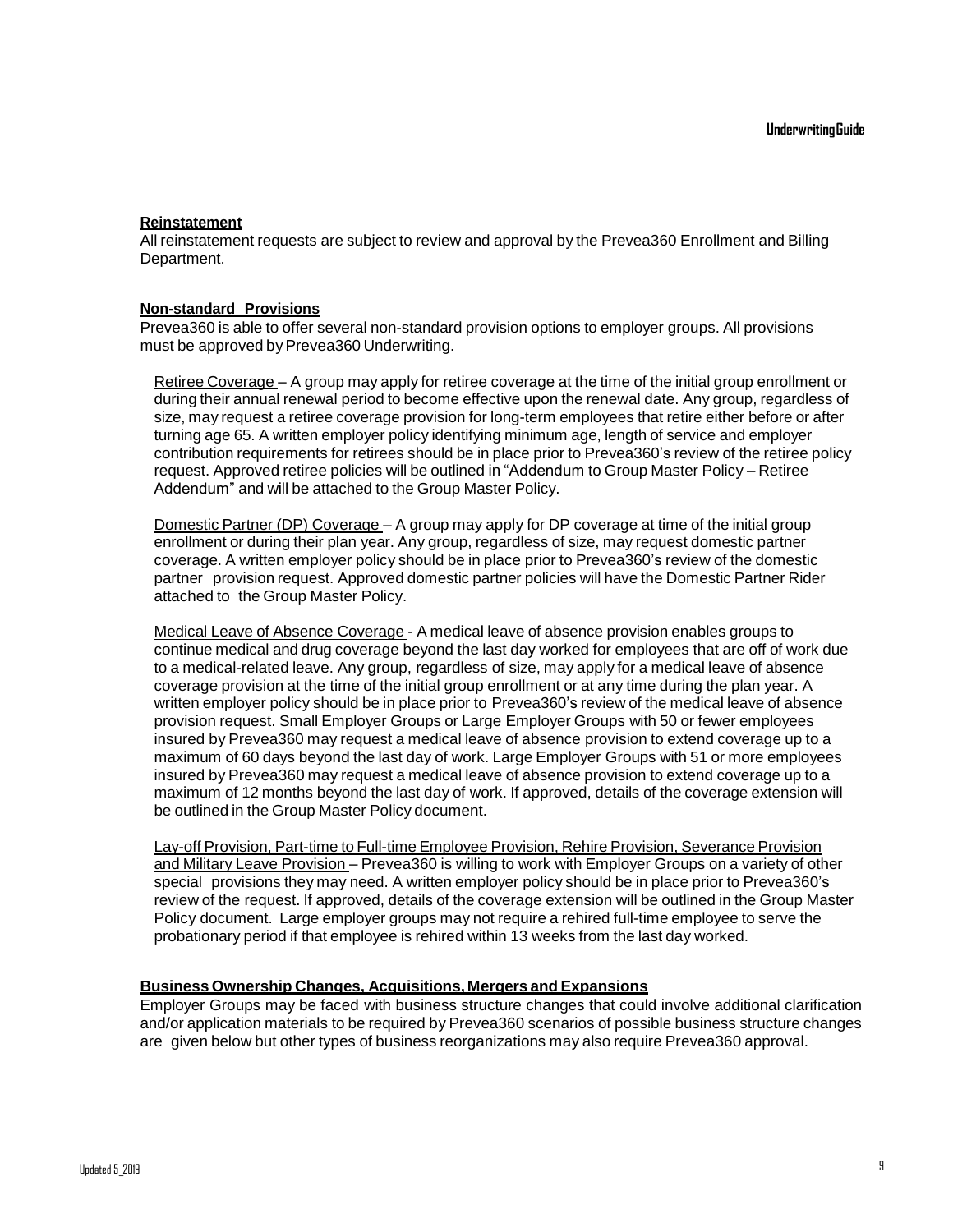### *Business Purchase or Ownership Change with no additional employees to be added* Requirements:

Letter of explanation from the employer group explaining the transaction taking place.

#### *Business Purchase or Ownership Change/New Location being added/New Class being added and employees will be added as a result*

*Scenario #1: Population being added is less than 10% of the active population Prevea360 insures:* Rating Impact: None unless the group size status changes from small employer to large employer

Requirements:

- Employer Group Application must be completed to reflect information specific to the new group/location/class
	- $\circ$  Please note, the ownership of the employer group that Prevea 360 currently insures must have at least 50% ownership in this new segment to be added in order for this segment to qualify for Prevea360 insurance.
- Letter of explanation from the employer group explaining the transaction taking place
- Eligibility listing of the new employees to be added
- Most recent current carrier billing statement from this new group segment of employee's current insurance carrier

#### *Scenario #2: Population being added is greater than 10% of the active population Prevea360 insures:*

Rating Impact: Possible rate adjustment for Large Employer groups or if a group size status changes from small group to large group

Requirements:

- Employer Group Application must be completed to reflect information specific to the new group/location/class
	- $\circ$  Please note, the employer group that Prevea360 currently insures must have at least 50% ownership in this new segment to be added in order for this segment to qualify for Prevea360 insurance.
- Letter of explanation from the employer group explaining the transaction taking place
- Eligibility listing of the new employees to be added
- Most recent current carrier billing statement from this new grouping of employee's current carrier
- Employee Enrollment Forms must be submitted as follows and are subject to Prevea360 Underwriting review and approval (please note that revised rates may be necessary for large employer groups depending on the additional health risk presented with this new segment of employees):
	- o Small Employer Group requires an employee application to be completed.
	- o Large Employer Group that has100 subscribers currently insured or less requires an employee application and a health history addendum to be completed
	- $\circ$  Large Employer Group that has greater than 100 subscribers currently insured requires an employee application to be completed.

#### *Scenario #3: Partial Sale/Partnership Split of Prevea360 Insured Employer Group:*

Rating Impact: Possible rate adjustment (especially if there is a group size status change) Requirements:

 Letter of explanation from the group(s) explaining the transaction and ongoing operation of the employer group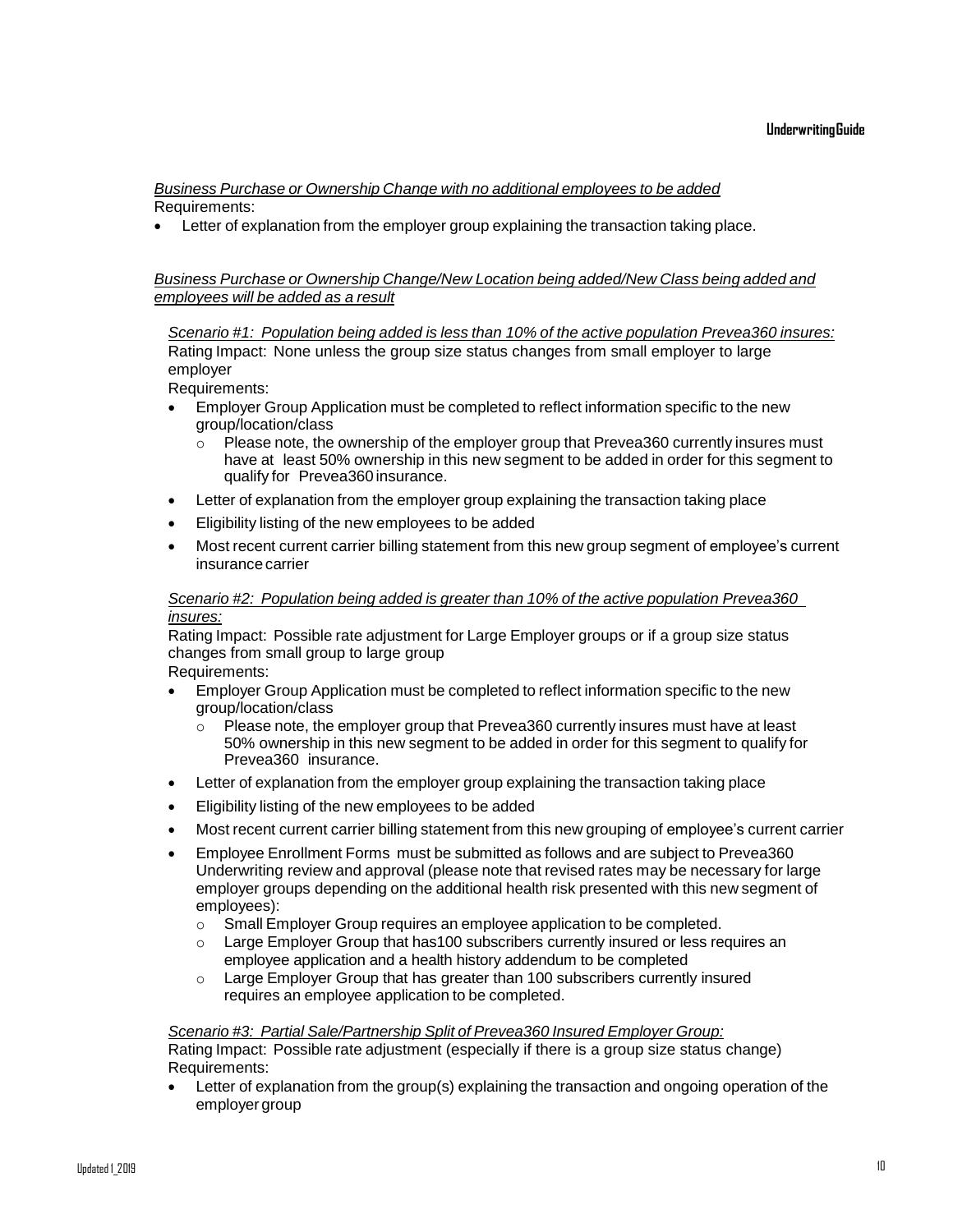- Listing of employees still employed by the Employer Group to continue to be insured
- For partnership splits, if the partner that is splitting off wants to retain Prevea360 coverage under a new business name, an Employer Group Application is required. If employees will be added as a result, health history applications may be required. Please contact the Prevea360 Client Services Department regarding this requirement.
- Revised rates may be necessary depending on either the risk remaining with Prevea360 or any additional health risk presented by the addition of employees to Prevea360 coverage.

#### *Scenario 4: Business Expansion in which no new insureds are being added*

Rating Impact: None

Requirements:

 Letter of explanation from the group is required. This letter must include the address of the new location to be insured and should provide indication if there will be any coverage provisions that are different from the currently covered group and details of any future plans for additional enrollment onto the Prevea360 coverage. The letter should also indicate whether the new location should be under the same group number or if it should be set up with a different group number from the Employer Group and if they are to be rated together or separate from the currently insured Prevea360 population.

#### *Scenario 5: Prevea360 Group Merges with another Prevea360 Group*

*5a: Group wants to remain separate businesses from an insurance perspective* Rating Impact: None unless the group size status changes from small employer to large employer Requirements:

- Letter of explanation from the group is required. This letter must indicate why they wish to remain separate and is subject to Prevea360 Underwriting approval. The Employer Group must clearly define how they are being segmented.
- The determination of small or large employer size will be determined by the combined employee populations

#### *5b: Group wants to combine insurances*

Rating Impact: Possible rate adjustment (especially if there is a group size status change) Requirements:

- Letter of explanation from the group.
- Re-rating of Employer Group rates may be necessary at the time of the transaction. Prevea360 Underwriting will review and determine if re-rating is necessary.